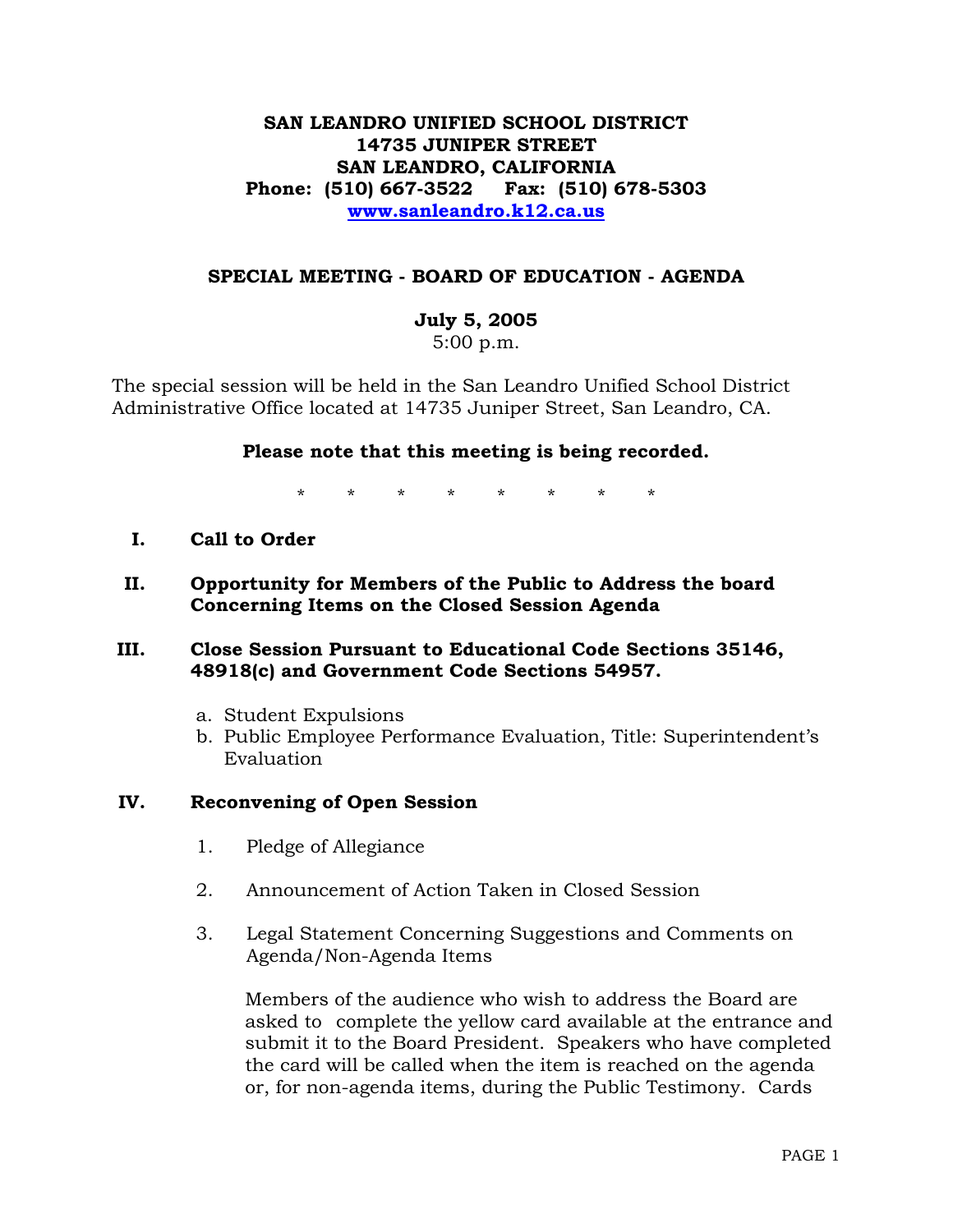are to be turned in before the item is reached on the agenda. Please note that this meeting is being recorded.

 State law prohibits the Board of Education from taking any action on or discussing items that are not on the posted agenda except to A) briefly respond to statements made or questions posed by the public in attendance; B) ask questions for clarification; C) provide a reference to a staff member or other resource for factual information in response to the inquiry; or D) ask a staff member to report back on the matter at the next meeting and/or put it on a future agenda. (Government Code Section  $54954.2$ (a))

## **V. CONSENT ITEMS**

#### Educational Services

| $3.1\text{-}C$<br>Recommendation<br>from Administrative<br>Panel for Suspended<br>Expulsion | <b>Staff Recommendation:</b><br>Approve the Administrative Panel's<br>recommendation for suspended<br>expulsion of student E44-04/05.<br>Motion _________ Second __________ Vote ______                                               |    |
|---------------------------------------------------------------------------------------------|---------------------------------------------------------------------------------------------------------------------------------------------------------------------------------------------------------------------------------------|----|
| $3.2 - C$<br>Proposed Stipulated<br>Suspended<br><b>Expulsion Order</b>                     | Staff Recommendation:<br>Approve the recommendation from the<br>Principal and Director of Student<br>Support Services for stipulated<br>suspended expulsion of student<br>E50-04/05.<br>Motion _________ Second _________ Vote ______ |    |
| <u>Business Services</u>                                                                    |                                                                                                                                                                                                                                       |    |
| $4.1 - C$<br>San Leandro High<br>School Growth and<br>Renovation Project                    | <b>Staff Recommendation:</b><br>Approve contract Bid Package No. 05-05<br>for Vitton Construction, for the San<br>Leandro High School Growth and<br>Renovation Project<br>Motion _________ Second __________ Vote ______              | 4  |
| $4.2-C$<br><b>Madison Portables</b><br>Project                                              | <b>Staff Recommendation:</b><br>Approve contract Bid No. 05-02 for NCB<br>Construction for the Madison Portables<br>Project.<br>Motion _________ Second __________ Vote ______                                                        | 19 |